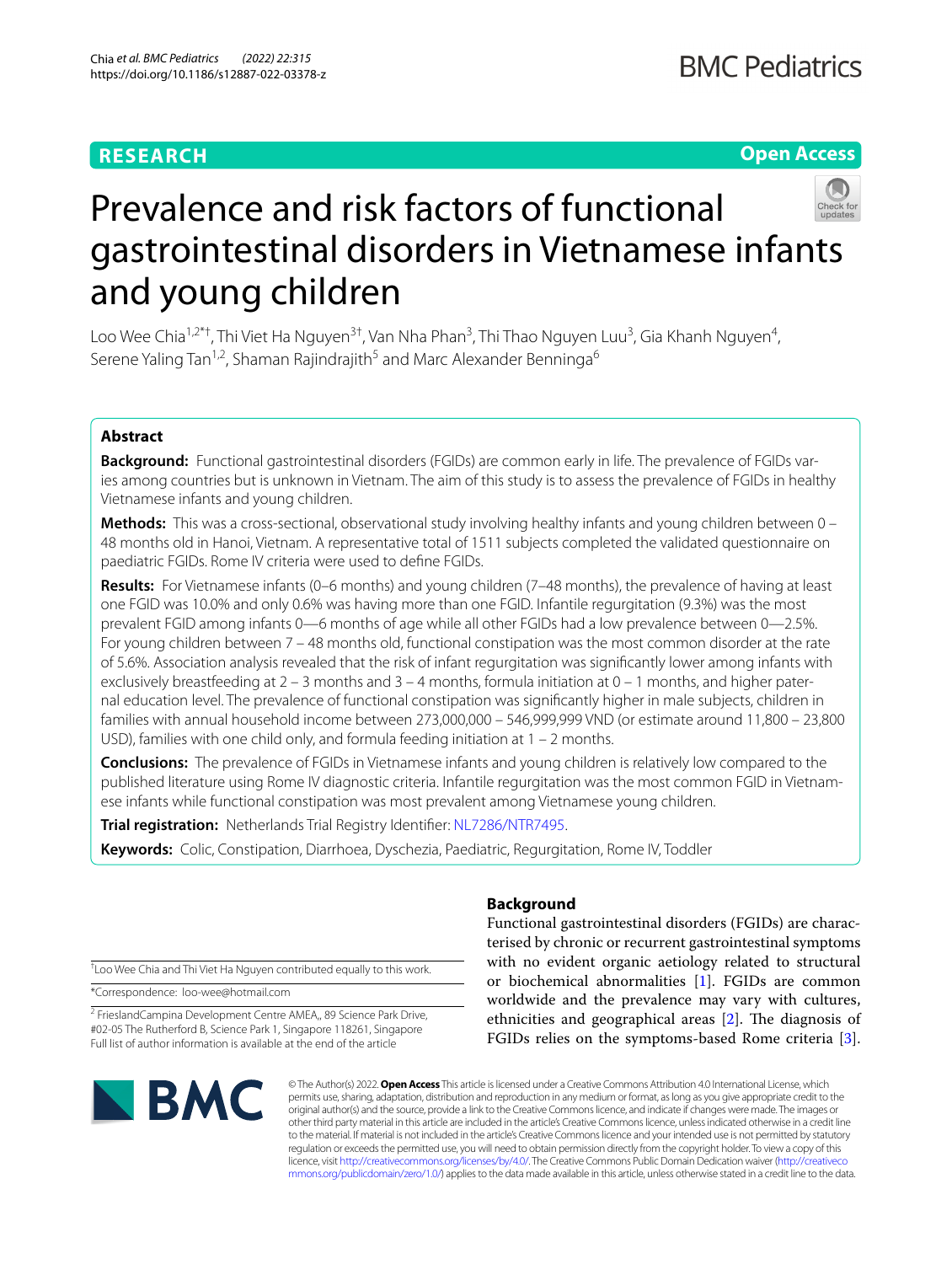Globally, an estimated 27 – 38% of infants and young children meet the criteria for at least one FGID, and over 20% present with two or more disorders [\[4\]](#page-5-3).

FGIDs adversely impact the quality of life for both the children and their caregivers [\[1](#page-5-0), [5–](#page-6-0)[7](#page-6-1)]. Particularly, FGIDs during infancy increases the vulnerability for postpartum depression in mothers, poor parental-infant bonding and sub-optimal achievement of developmental milestones in infants and young children [[8,](#page-6-2) [9](#page-6-3)]. Furthermore, it poses great burden to the families and the healthcare system as gastrointestinal disorders are the major reasons that prompt caregivers to seek medical advices  $[4]$  $[4]$ . The management of FGIDs emphasises on providing parental reassurance and nutritional advices [\[1](#page-5-0), [10,](#page-6-4) [11\]](#page-6-5) although further diagnosis and medication prescription are often adopted to address parental demands [\[12](#page-6-6)].

Demographically, over 50% of the world's children population resides in Asia [[13](#page-6-7)]. However, the epidemiological data about paediatric FGIDs in Asia is limited with no available data in Vietnam  $[14-17]$  $[14-17]$  $[14-17]$ . This study aims to investigate the prevalence and risks factors of FGIDs in Vietnamese infants and young children using ROME IV diagnostic criteria [\[1\]](#page-5-0).

#### **Methods**

#### **Study design and geographic details**

We performed a cross-sectional study to assess the community prevalence of FGIDs in infants and toddlers, aged 0–48 months in Vietnam. Recruitment was conducted in two study sites in Hanoi, including a governmental hospital and a governmental kindergarten. Subjects aged 0 – 6 months were recruited from the vaccination centre in the National children's Hospital while subjects aged 6.1 months – 48 months were recruited from both the vaccination centre as well as the kindergarten. Subjects were screened by paediatricians and researchers for eligibility and then recruited on the same day. Healthy infants and young children were recruited with the exclusion for subjects with physician-identifed organic disorders, physical and/or mental defciency, history of gastrointestinal surgery, and the use of long-term medication.

#### **Informed consent and data collection**

Data was collected from October 2018 to March 2019. Written informed consent was obtained from the parent/ legal guardian after providing details of the survey and all concerns answered, before the questionnaire was administered. A previously validated questionnaire to diagnose FGIDs in infants and young children was used for data collection  $[18-20]$  $[18-20]$ . The questionnaire was translated into Vietnamese language by a professional translation company and tested for clarity and applicability using a smaller sample of mothers of infants and young children. The final version of the questionnaire (in English language) is provided as a supplementary fle (see Supple-mentary file [1](#page-5-4)). The questionnaire for FGIDs was tailored for the group of infants aged  $0 - 6$  months and young children aged 6.1 months – 48 months, which consisted of 3 sections: Sect. 1 contained questions on demographics characteristics including age, gestational age, gender, birth order, mode of delivery, prenatal complications, anthropometry, growth pattern, feeding practices, as well as medical history; Sect. 2 covered subject's FGIDs history with explicit questions on gastrointestinal symptoms including stool pattern (using the validated Amsterdam and Bristol stool chart [\[21,](#page-6-12) [22\]](#page-6-13)), spitting and crying habits for infants and young children; Sect. 3 collected information on the family social and economic details such as income, educational level of both parents and the occurrence of domestic violence in the household. The last section also included questions on adverse life events faced by the child and family, such as exposure of child or mother to physical or verbal abuse. Section 1 and 2 were collected via an interview from the research team while Sect. 3 was self-administered. After completing the questionnaire, the subjects were diagnosed using the ROME IV criteria and grouped according to the case defnitions for infantile colic, regurgitation, dyschezia, functional diarrhoea and functional constipation [[1,](#page-5-0) [3\]](#page-5-2).

#### **Sample size calculation**

The sample size was calculated using an estimated 10% prevalence for infantile colic and childhood constipation using Epi Info Stat Calc [[4\]](#page-5-3). Assuming a confdence level of 95%, power of 80% and a precision found to the nearest 2%, a sample size of 750 infants in ages 0–6 months (group 1) and 750 young children in ages 6.1 months – 48 months (group 2) were considered adequate. Group 2 was further stratifed for age according to the following categories:  $6.1 - 12$  months, 12.1 – 24 months, 24.1 – 36 months and 36.1 – 48 months (Table [1\)](#page-1-0).

<span id="page-1-0"></span>

| Age                   | <b>Number of subjects</b><br>according to age<br>stratification | <b>Number of subjects</b><br>included for the final<br>analysis |
|-----------------------|-----------------------------------------------------------------|-----------------------------------------------------------------|
| $0$ —6 months         | 750                                                             | 752                                                             |
| $61 - 12$ months      | 190                                                             | 190                                                             |
| $121 - 24$ months     | 185                                                             | 190                                                             |
| $24.1 - 36$ months    | 185                                                             | 189                                                             |
| $36.1 - 48$ months    | 190                                                             | 190                                                             |
| <b>Total subjects</b> | 1500                                                            | 1511                                                            |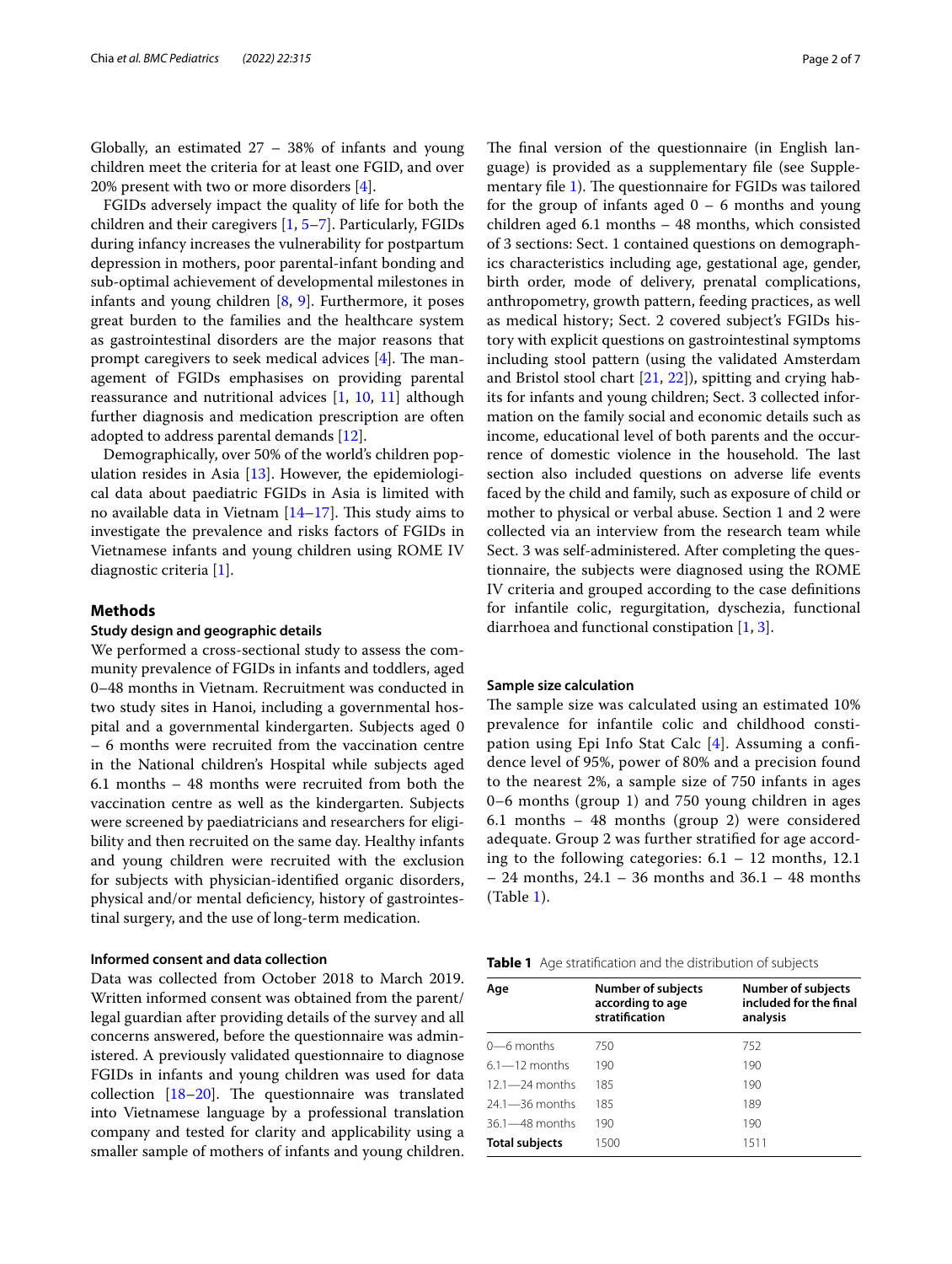#### **Statistical analysis**

The data was entered into a Microsoft Excel (Microsoft Office 365 MSO, 16.0.012527.21230). The SPSS statistical analysis software (windows version 22.0) was used for the data analysis. Descriptive statistics were used to present the demographic characteristics such as age and weight of the sample and the prevalence of FGIDs in infants and young children. Descriptive statistics used includes means, medians, standard deviations, ranges, and percentages, as required by the distribution characteristics of each variable. Qualitative variables were expressed in terms of frequency and percentage. Quantitative variables were presented as means  $\pm$ standard deviation (standard distribution) and median or quartile (non-standard distribution). The difference between quantitative variables was investigated by Student's t-test. The difference between qualitative variables was compared by chi-square test (or McNemar). Multivariate logistic regression was used to evaluate the potential risk factors (such as demographic data, exposure to adverse events, social and economic factors) associated with the development of FGIDs. Odds ratio (OR) estimates and 95% confdence interval of OR, as well as the p-values of the chi-square test for each risk factor were provided. All statistical tests used a signifcance level of 0.05. Multiple logistic regression was performed on variables that were found to have signifcant associations.

#### **Ethical approval**

The protocol, information letter to the parents/legal guardian and written informed consent form were approved by the Research Ethics Committee of the Vietnam National Children's Hospital. The survey was conducted in accordance with the guidelines of the Declaration of Helsinki, the International Conference on Harmonization (ICH) guidelines on Good Clinical Practice (GCP), and applicable regulatory requirements of the Scientifc and Medical Council National Children's Hospital, Hanoi Medical University and Authority of Quynh Loi Kindergarten. The study was registered in the Netherlands Trial Registry (identifer: NL7286/NTR7495).

#### **Results**

#### **Sample characteristics**

Mothers of 1662 infants and young children between the age of  $0 - 48$  months old were invited to participate in the study. Of these, 1511 mothers (752 in group 1 aged 0–6 months and 759 in group 2 aged 6.1 – 48 months) completed the questionnaires for the fnal analysis (Table [1](#page-1-0)). Data was excluded from subjects who did not complete the screening procedure  $(n=151)$ .

All subjects recruited were Vietnamese, with a mean age of  $3.17 \pm 1.73$  months for group 1 and  $24.40 \pm 12.99$  months for group 2. A total of 829 subjects (54.9%) were males. Most subjects were living in the urban areas (78.2%). Around half of the subjects (51.2%) provided information on the range of income and most of the families (39.0%) had an annual household income below 273,000,000 VND (estimate around US\$11,800). High perception of financial sufficiency was reported in 88.5% of the subjects stating that income met their needs. In terms of parental educational background, the majority of mothers (39.6%) had a Bachelor's degree whereas the majority of the fathers (41.3%) had a high school education.

#### **Prevalence of FGIDs in infants and young children**

In total, 151 subjects (10.0%) were diagnosed with at least one FGID, according to the Rome IV criteria. Only nine infants (0.6%) had more than one FGID of which the most common combination was infant colic and regurgitation. The prevalence of FGIDs among infants and young children according to residence area and age group is presented in Table [2.](#page-3-0) Infant regurgitation was the most prevalent FGID in early infancy (9.3%). The peak onset for regurgitation was observed between 2—3 months of age. Functional constipation was the most common disorder in the 7 months  $-48$  months old (5.6%). The prevalence of functional constipation was relatively high between the period of 5—6 months and 24—30 months of age. The overall prevalence for male subjects (3.9%) with reported functional constipation was significantly higher  $(p=0.003)$  compared to female subjects  $(2.1\%)$ . All subjects at 0—6 months of age with functional constipation had reported formed stool consistency as evaluated by the Amsterdam Stool Chart. For the constipated subjects 6 months and above, stool consistencies of very hard with separate hard lumps, hard, and dry and lumpy were reported according to the Bristol stool chart. Colic prevalence of 2.5% was observed in early infancy, which peaked between the period of 1—2 months. Infant dyschezia was only reported in early infancy (0.9%), with peak onset between 2—3 months. Functional diarrhoea was not reported in both infants and young children.

#### **Association between FGIDs and early life factors**

Supplementary table [S1](#page-5-5) shows early life factors and infant feeding practices against FGIDs outcome [see Supplementary fle [2](#page-5-5)]. No association was found for infantile colic and dyschezia against gender, gestational age, birth weight, growth curve, mode of delivery and feeding. The risk of having infant regurgitation was significantly lower among infants with exclusive breastfeeding at 2 – 3 months (OR=0.137, 95%CI=0.028 – 0.675, *p*=0.015),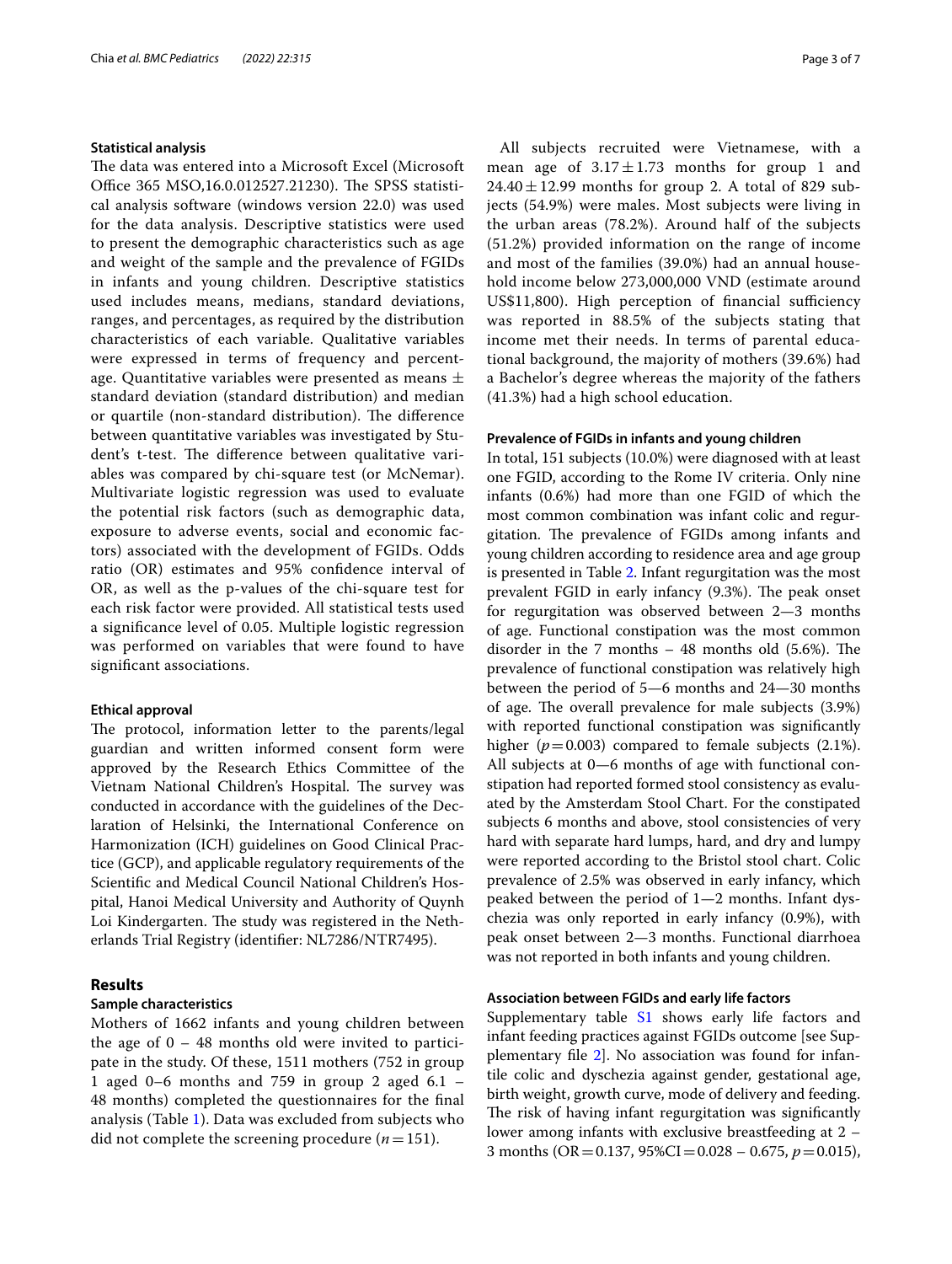| <b>FGIDs</b>                 | Age groups         | Total<br>(N) | Prevalence<br>n (%) | Rural<br>$n/N$ (%) | Urban<br>n/N (%)     | <i>p</i> -value          | Male<br>$n/N$ (%) | Female<br>$n/N$ (%) | p-value                  |
|------------------------------|--------------------|--------------|---------------------|--------------------|----------------------|--------------------------|-------------------|---------------------|--------------------------|
| Infant colic                 | $0$ —6 months      | 752          | 19 (2.5%)           | 11/329 (3.3%)      | 8/423 (1.9%)         | 0.210                    | 10/413 (2.4%)     | 9/339(2.7%)         | 0.864                    |
| Infant regurgitation         | 3 weeks-6 months   | 685          | 64 (9.3%)           | 29/302 (9.6%)      | 58/573 (10.1%)       | 0.991                    | 49/473 (10.4%)    | 38/402 (9.5%)       | 0.967                    |
|                              | $7 - 12$ months    | 190          | 23 (12.1%)          |                    |                      |                          |                   |                     |                          |
| Infant dyschezia             | $0$ —6 months      | 752          | $7(0.9\%)$          | 3/329 (0.9%)       | 4/507 (0.8%)         | 0.490                    | 4/461 (0.9%)      | 3/375 (0.8%)        | 0.400                    |
|                              | $7 - 9$ months     | 84           | $0(0.0\%)$          |                    |                      |                          |                   |                     |                          |
| Functional diarrhoea         | $7 - 12$ months    | 190          | $0(0.0\%)$          | $0/0$ (0.0%)       | $0/759(0.0\%)$       | $\overline{\phantom{a}}$ | $0/416(0.0\%)$    | $0/343(0.0\%)$      | $\overline{\phantom{a}}$ |
|                              | 12.1—48 months     | 569          | $0(0.0\%)$          |                    |                      |                          |                   |                     |                          |
| Functional constipa-<br>tion | $0$ —6 months      | 752          | 14 (1.9%)           | 9/329 (2.7%)       | 37/1182 (3.1%) 0.114 |                          | 32/829 (3.9%)     | 14/682 (2.1%)       | $0.003*$                 |
|                              | $7 - 12$ months    | 190          | $0(0.0\%)$          |                    |                      |                          |                   |                     |                          |
|                              | $12.1 - 48$ months | 569          | 32 (5.6%)           |                    |                      |                          |                   |                     |                          |

<span id="page-3-0"></span>**Table 2** Prevalence of self-reported FGIDs according to residence area and age group

\* Student's t-test *p*<0.05

exclusive breastfeeding at  $3 - 4$  months (OR=0.121, 95%CI=0.028 – 0.516,  $p=0.004$ ) and formula initiation at  $0 - 1$  months (OR = 0.060, 95%CI = 0.010 – 0.378,  $p=0.003$ ). Being a male (OR=3.665, 95%CI=1.563  $-$  8.593,  $p=0.003$ ) and formula feeding initiation at  $1 - 2$  months (OR = 18.558, 95%CI = 1.569 – 219.444,  $p=0.020$ ) increased the risk of functional constipation.

With regards to feeding practices among infants 0 – 6 months old, a high percentage (95.2%) of breastfeeding initiation at birth was observed. The average duration of exclusive breastfeeding lasted up to 1.9 months, with the average starting age for formula feeding at 0.5 months. 71.8% of subjects between the age of 7 – 48 months reported the use of follow-on formula. In addition, 9.4% of the young children consumed additional vitamin and/ or mineral supplements i.e. vitamin D, multi-vitamin, calcium and docosahexaenoic acid (DHA).

#### **Association between FGIDs and socio‑demographic characteristics**

Supplementary table  $S2$  shows the association between FGIDs and socio-demographic factors including residence area, household income, family size, birth order, and parental education level [see Supplementary fle [3\]](#page-5-6). No risk factor was identifed for infantile colic and dyschezia. Higher paternal education level (Master's degree) was associated signifcantly with a reduced risk of infant regurgitation  $(OR = 0.022, 95\% CI = 0.002)$  $-$  0.327,  $p=0.006$ ). The risk of functional constipation was signifcantly higher for children in family with annual household income between 273,000,000 – 546,999,999 VND or estimate around 11,800 – 23,800 USD (OR=5.887, 95%CI=1.794 – 19.321, *p*=0.003) and family with one child only  $(OR = > 999.999,$ 95%CI= >999.999—>999.999, *p*<0.001).

#### **Association between FGIDs and stressful life events**

Supplementary table  $S3$  shows the association between FGIDs and stressful events as faced by the main caregiver and the child [see Supplementary fle [4](#page-5-7)]. Most of the subjects reported that neither they nor their children were exposed to any of the listed stressful events.

#### **Discussion**

This study unveiled the prevalence and risk factors of FGIDs in Vietnamese infants and young children for the frst time using the Rome IV criteria. We observed around 10% of infants and young children from 0 to 48 months are sufering from at least one FGID. Infantile regurgitation (9.3%) was the most prevalent FGID among Vietnamese infants below 6 months of age. The other FGIDs (colic, functional diarrhoea, and infantile dyschezia) have low prevalence between 0- 2.5%. The prevalence of infantile regurgitation increased to 12.1% for infants 7 – 12 months old. For infants and young children 7 months – 48 months old, functional constipation (5.6%) was the most common disorder.

Currently, Vietnam has a population of more than 95 million, of which about 25% are children under the age of 15 years. As a developing country, Vietnam is experiencing the challenges of globalisation that leads to rapid change in socioeconomic status and their cultural foundations especially in the health care services. In this study we found a relatively low prevalence of FGIDs in Vietnamese infants and young children. Previous studies employing Rome IV criteria in the assessment of paediatric FGIDs reported 24.7% in the United States [\[5](#page-6-0)], over 30% in the African countries [[7](#page-6-1)], 24.7% in Europe [[23\]](#page-6-14), 27.3% in China [\[14](#page-6-8)], and 14.6% in Malaysia [\[15](#page-6-15)]. The prevalence of FGIDs in Vietnam appeared to be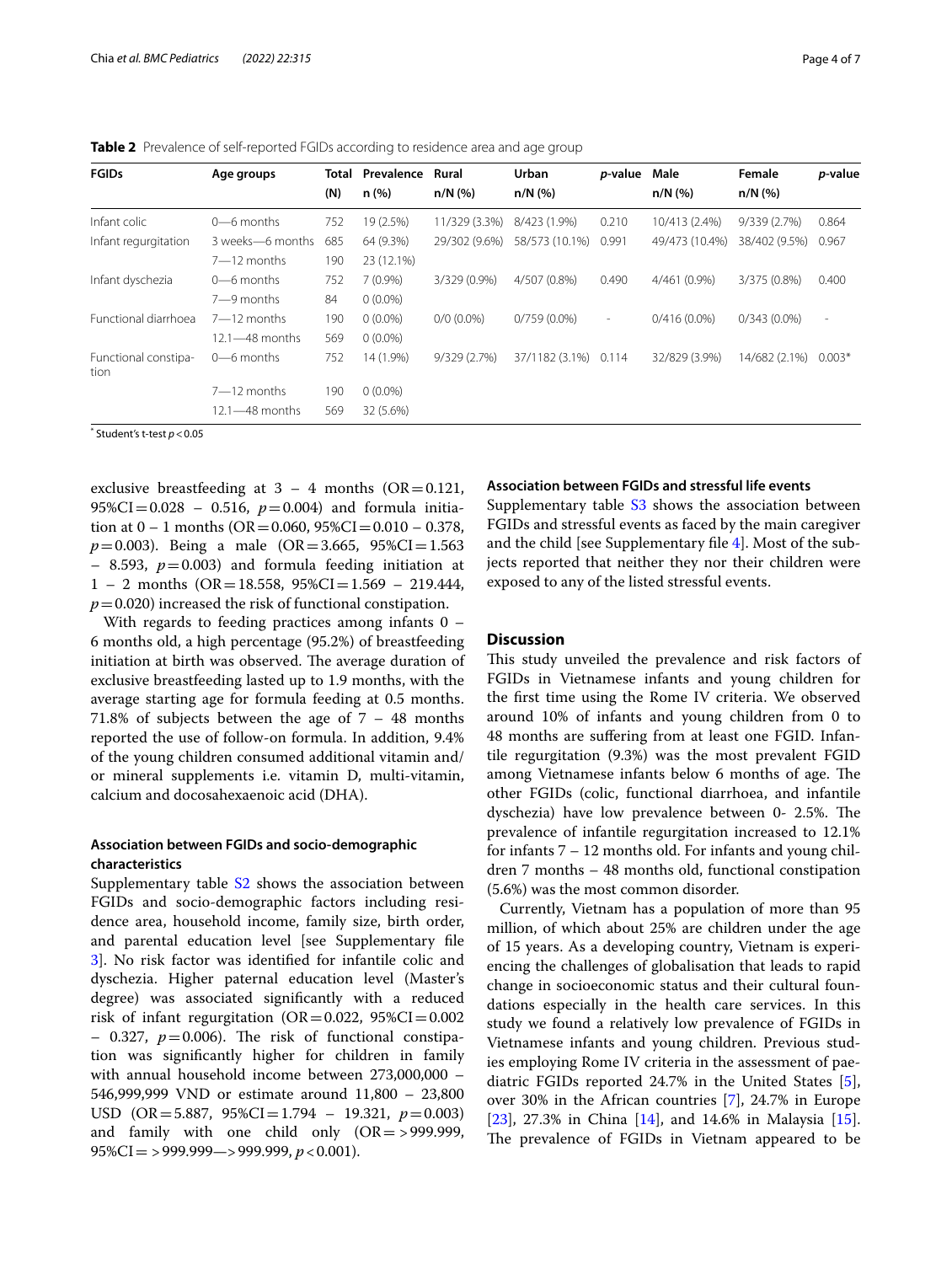akin to the fndings in a study conducted in Malaysia. Of the 534 healthy infants recruited in Malaysia, infantile regurgitation was also found to be the most prevalent FGID (10.5%), while the other FGIDs diagnoses have low prevalence between  $1 - 2\%$  [\[15](#page-6-15)]. The observed similarity could be attributed to the commonality of urban setting in Southeast Asia. Up to 78.2% of Vietnamese subjects in our study were living in the urban areas, whereas the Malaysia study was conducted in a well-baby clinic located in a large urban hospital [[15\]](#page-6-15).

Infantile regurgitation could be considered as the most common FGID among infants and young children [\[5](#page-6-0), [23–](#page-6-14)[25](#page-6-16)]. Our current study observed infant regurgitation at a prevalence rate of 9.3% in the  $0 - 6$  months age group, which increased to  $12.1\%$  in the  $7 - 12$  months age group. The peak onset of regurgitation was observed between 2 – 3 months of age. Comparing our results with the American (24.1%), African (39.7%), European (13.8%), Chinese (33.9%), and Malaysian (10.5%) studies which also used the Rome IV criteria, the prevalence of infantile regurgitation in the current study was closer to the Malaysian study [\[5](#page-6-0), [7,](#page-6-1) [14,](#page-6-8) [15](#page-6-15), [23\]](#page-6-14). Contradictorily, the increasing prevalence of infantile regurgitation in the older infants is conficting with previous fndings [[5,](#page-6-0) [14](#page-6-8), [23](#page-6-14)]. We observed that majority of the subjects at 0 – 6 months old (53.6%) consumed breastmilk only. For older infants at 7 – 12 months old, the breastfeeding only rate reduced to 1.6%, with 43.7% consumed breastmilk and additional foods, 26.8% consumed breastmilk and formula, and 21.1% consumed breastmilk, formula and additional foods. It is plausible that the introduction of formula and weaning foods could lead to overfeeding. Overfeeding exacerbates infantile regurgitation while conservative measures such as upright positioning after feeding, elevating the head of the bed, prone positioning (for infants over 6 months of age), and providing small and frequent feeds are often recommended for parental management [\[26\]](#page-6-17). Along with the maturity of the digestive tract, most infants usually outgrow the physiological refux after one year of age [\[27](#page-6-18)].

Our study found that the mode of feeding early in life infuences the risk of infant regurgitation. Specifcally, the risk was signifcantly lower among infants with exclusively breastfeeding at  $2 - 3$  months, exclusively breastfeeding at  $3 - 4$  months and formula initiation at  $0 - 1$  months. In term of feeding practices among the Vietnamese infants  $0 - 6$  months old, 95.2% of caregivers initiated breastfeeding at birth, with the exclusive breastfeeding rate of 53.6%. Up to 44.5% of infants 0 – 6 months old consumed formula milk, with the average formula initiation at 0.5 month. Overfeeding could be a cause of infant regurgitation and in general, parents tend to overfeed while bottle feeding because they are likely less responsive to infants' signals of hunger and satiation [[26,](#page-6-17) [28](#page-6-19)]. Some studies suggested that breastfeeding lowers the risk of regurgitation [\[15,](#page-6-15) [23,](#page-6-14) [29\]](#page-6-20), while others observed mixed findings  $[14]$  or no correlation  $[30]$  $[30]$ . Breast fed infants were observed to have a faster gastric emptying that can potentially contribute to a lower incidence of refux [\[31](#page-6-22), [32](#page-6-23)]. Furthermore, our study showed that higher paternal education level was associated with a reduced risk of infant regurgitation potentially due to higher parental awareness of correct feeding positioning.

Low prevalence was observed for the other FGIDs in Vietnamese infants with colic at 2.5% and infant dyschezia at 0.9%. Our study found no occurrence of functional diarrhoea in both infants and young children, similar to the observation in the US study  $[5]$  $[5]$ . The onset periods of several FGIDs were consistent as previously reported in China  $[14]$  $[14]$  $[14]$ , i.e. colic  $(1 - 2 \text{ months})$ , regurgitation  $(2 \text{ months})$ – 3 months), dyschezia (around 2 months), and functional constipation (two onsets around 5 months and 24—30 months). No association was found between the low prevalent FGIDs and the monitored socio-demographical aspects.

For Vietnamese young children between 7 – 48 months old, functional constipation was the most common FGID at the rate of 5.6%. During this window, the prevalence was relatively high between the period of 24—30 months of age. Our fnding was in accordance with previous studies, that reported a higher prevalence of functional constipation in young children with a median age of onset of 27.6 months [[24,](#page-6-24) [33,](#page-6-25) [34\]](#page-6-26). Our study showed that male gender, formula feeding initiation at  $1 - 2$  months, children in family with lower-middle household income per annum between 273,000,000 – 546,999,999 VND (or estimate around 11,800 – 23,800 USD), and family with one child only were signifcantly associated with an increased risk of functional constipation. In contrast, a recent systematic review and a meta-analysis reported no diference in the prevalence of functional constipation in older children [[35\]](#page-6-27). However, the systematic review of epidemiology of FGIDs in infants and toddlers did not report any predisposing socio-demographic factors [\[4\]](#page-5-3).

Stressful life events could predispose children to FGIDs. A study conducted among children of 6 – 48 months in Sri Lanka using ROME III criteria reported a higher prevalence of functional constipation in infants and young children subjected to violence and living with mothers exposed to violence [\[36\]](#page-6-28). Furthermore, functional constipation was found to be signifcantly associated with underweight, a sign of potential growth faltering. Therefore, we hypothesise that maternal and child exposure to violence may increase the risk of FGIDs in infants and young children. However, in our study, the majority of the Vietnamese subjects reported that neither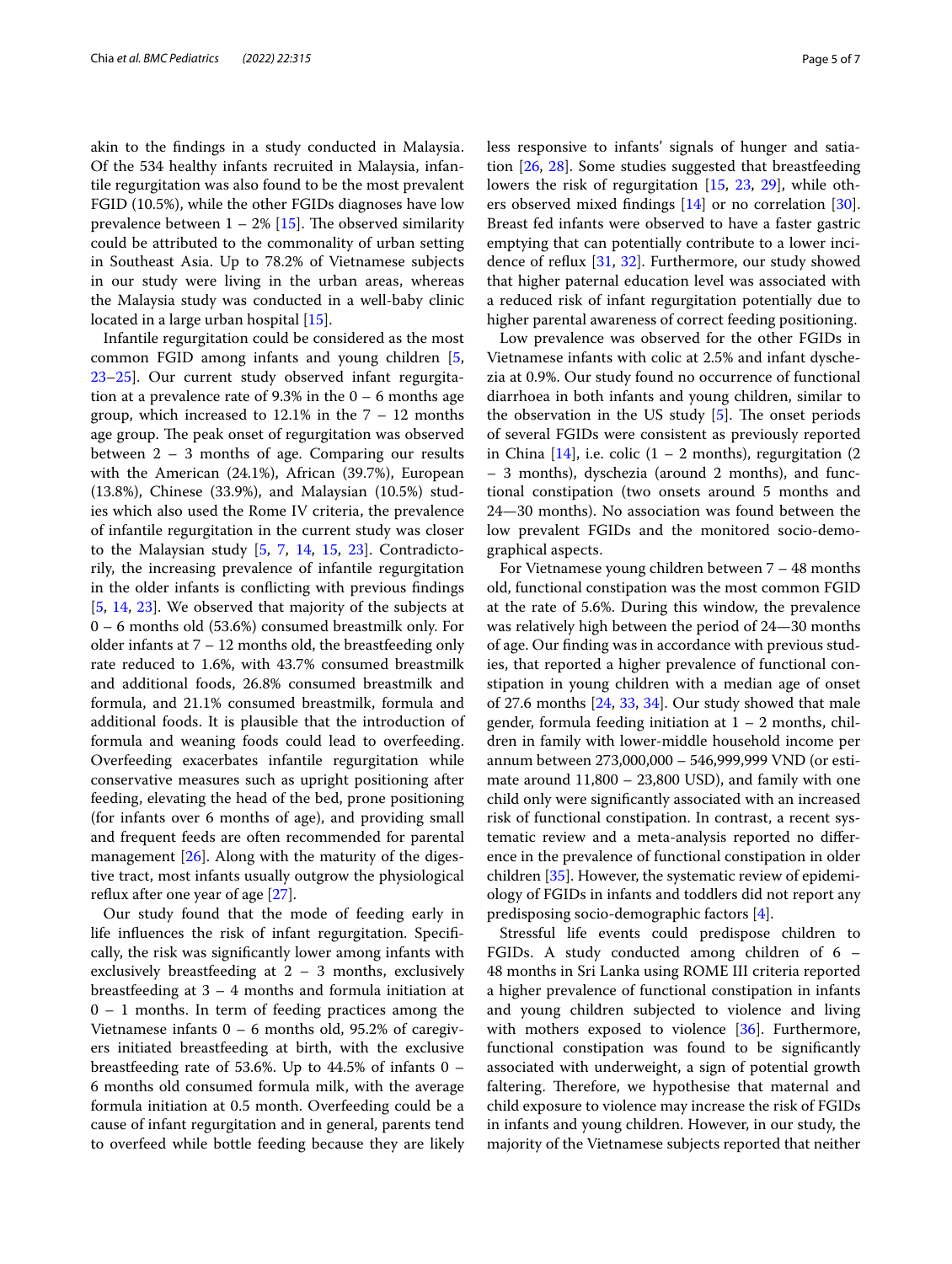they nor their children were exposed to any of the listed stressful life events. Besides, all the subjects recruited has a normal growth pattern of neither under- nor overweight. Our fndings are compatible with a recent study from China which reported non-exposure of mothers and young children to violence [[14](#page-6-8)].

Our study managed to capture a large sample size of the Vietnamese population. Besides, questionnaire was tested and validated in the local language with extra care taken to provide explanation to parents during the data collection process. However, this study has several limitations that should be acknowledged. Although we recruited a large sample size, the data was skewed towards urban setting. In addition, we used parental report to interpret child's symptoms. Parents may not be aware of non-observable symptoms and it is subjected to the inherent reporting bias [\[5](#page-6-0)]. Besides, our cross-sectional design presented only a limited facet on the growth trajectory. For future research, longitudinal studies could be performed to assess the impact of FGIDs throughout childhood and ideally into the adulthood, which could provide a better understanding on the associated risk factors.

#### **Conclusions**

This is the first study to determine the prevalence and risk factors of FGIDs in Vietnamese infants and young children using the Rome IV criteria. We found that 10.0% of Vietnamese infant and young children fulflled the Rome IV criteria for at least one FGID. The prevalence of paediatric FGIDs in Vietnamese population was relatively low compared to the published literature. Our data indicated that the most common FGIDs in infants was regurgitation, while functional constipation was most prominent FGID among young children. Risk factors including gender, paternal education, household income, duration of exclusive breastfeeding and age of formula initiation were identifed.

#### **Abbreviation**

FGIDs: Functional Gastrointestinal Disorders.

#### **Supplementary Information**

The online version contains supplementary material available at [https://doi.](https://doi.org/10.1186/s12887-022-03378-z) [org/10.1186/s12887-022-03378-z.](https://doi.org/10.1186/s12887-022-03378-z)

<span id="page-5-5"></span><span id="page-5-4"></span>**Additional fle 1.** Questionnaire.

<span id="page-5-6"></span>**Additional fle 2: Table S1.** Early life factors and infant feeding practices against FGIDs.

<span id="page-5-7"></span>**Additional fle 3: Table S2.** Socio-demographic characteristics against FGIDs.

**Additional fle 4: Table S3.** Stressful life events against FGIDs.

#### **Acknowledgements**

Le Kien Ngai from National Children's Hospital, Vietnam. Dr. Panam Parikh previously employed by Friesland Campina, Singapore. Anh Quynh Ton Nu, Cuong Van Nguyen, and Huyen Ngoc Le employed by FrieslandCampina, Vietnam.

#### **Author's contributions**

LWC wrote the initial manuscript. TVHN, VNP, TTNL, GKN, SYT, SR and MAB were involved in the conceptualizing/design and methodology of the study. TVHN was involved in the supervision/oversight of the study. TVHN, VNP, and TTNL participated in data collection. All authors contributed to the interpretation of data, provided critical comments to the manuscript, read, and approved the fnal manuscript.

#### **Funding**

This study is funded by FrieslandCampina Nederland B.V., who was involved in design of the study, interpretation of data and writing of the manuscript.

#### **Availability of data and materials**

Data generated or analyzed during this study are included in this published article [and its supplementary information fles].

#### **Declarations**

#### **Ethics approval and consent to participate**

The study protocol was approved by the Institutional Ethics Review Board/ Institutional Ethics Committee of the National Children's Hospital. This study was conducted in accordance with the ethical principles that have their origin in the Declaration of Helsinki (October 1996 amendment) and will be consistent with Good Clinical Practice (GCP) and applicable regulatory requirements of the Scientifc and Medical Council National Children's Hospital and Hanoi Medical University and Authority of Quynh Loi Kindergarten. Informed consent was obtained from the parents/ legal guardians of the participants.

#### **Consent for publication**

Not applicable.

#### **Competing interests**

LWC and SYT are current paid employees of FrieslandCampina. MAB received honorarium from FrieslandCampina that was paid to his institution. All other authors declare that they have no competing interests.

#### **Author details**

<sup>1</sup> FrieslandCampina, Amersfoort, The Netherlands. <sup>2</sup> FrieslandCampina Development Centre AMEA,, 89 Science Park Drive, #02-05 The Rutherford B, Science Park 1, Singapore 118261, Singapore.<sup>3</sup> Department of Paediatrics, Hanoi Medical University, Hanoi, Vietnam. 4 National Paediatric Association Vietnam, Hanoi, Vietnam. <sup>5</sup> Department of Paediatrics, Faculty of Medicine, University of Colombo, Colombo, Sri Lanka. <sup>6</sup> Department of Paediatric Gastroenterology, Emma Children's Hospital, Amsterdam University Medical Centres, Amsterdam 1105, AZ, The Netherlands.

#### Received: 11 November 2021 Accepted: 20 May 2022 Published online: 27 May 2022

#### **References**

- <span id="page-5-0"></span>Benninga MA, Nurko S, Faure C, Hyman PE, St. James Roberts I, Schechter NL. Childhood functional gastrointestinal disorders: neonate/toddler. Gastroenterology. 2016;150:1443-1455.e2.
- <span id="page-5-1"></span>2. Drossman DA. The functional gastrointestinal disorders and the Rome III process. Gastroenterology. 2006;130:1377–90.
- <span id="page-5-2"></span>3. Zeevenhooven J, Koppen IJN, Benninga MA. The new Rome IV criteria for functional gastrointestinal disorders in infants and toddlers. Pediatr Gastroenterol Hepatol Nutr. 2017;20:1–13.
- <span id="page-5-3"></span>4. Ferreira-Maia AP, Matijasevich A, Wang YP. Epidemiology of functional gastrointestinal disorders in infants and toddlers: a systematic review. World J Gastroenterol. 2016;22:6547–58.